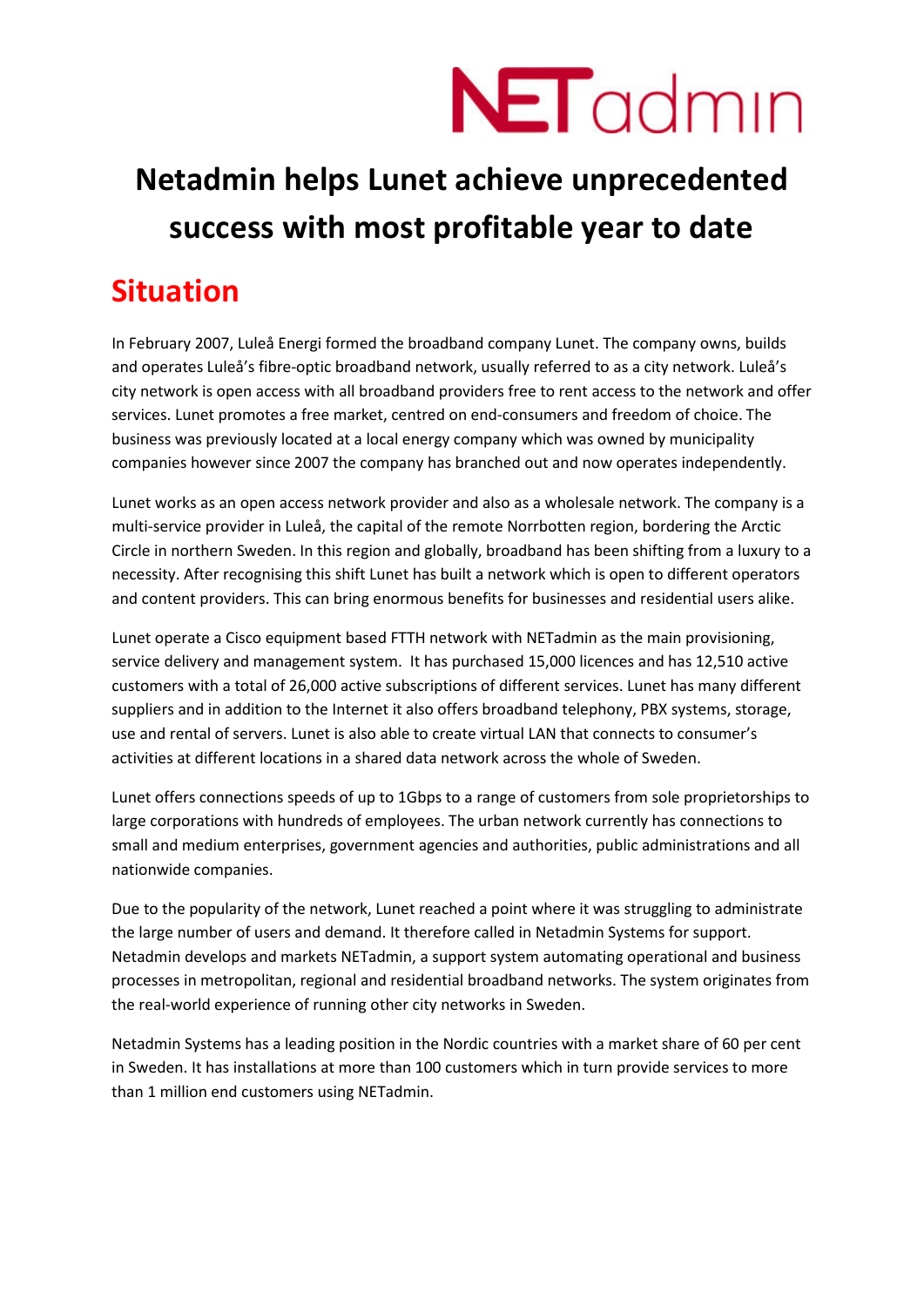## **Task**



Lunet has transformed from a small scale business with few customers and operators that were being managed one by one, to a large scale business with the requirement for automated services.

Although it remains a local organisation, it has become more and more like a large operator business. To be able to manage an operating network with 13,000 active households and also working as a wholesale provider of infrastructure, a great deal of administrative support is required.

Netadmin was tasked with helping Lunet to achieve its goals by reducing costs and helping to administrate and operate the network in an effective way. Netadmin had to provide a service exchange platform that would bridge the gap between service providers and users, whilst enabling Lunet to plan for expansion of its superfast fibre infrastructure.

#### **Actions**

To aid Lunet in managing and administrating its network Netadmin installed a portal which is both a case handling system and a self- administrative tool for Lunet customers. This tool reduces costs by enabling users to self-operate.

The NETadmin customer self-provisioning portal enables the customer to choose the service they would like online and enables the set-up to take place automatically. There are more than 80 different services available from 10 service providers on Lunet's network, from seven internet and three TV providers which are available to users 24/7 thanks to Netadmin. Customers can simply plug-in and be online straight away.

Should anything not work, the NETadmin customer service portal is used by Lunet staff to diagnose and resolve problems. A wide range of Cisco equipment is monitored and information is held right down to CPE MAC addresses, so that a customer centric diagnosis of any problem can be made quickly, if it has not already been picked up by the monitoring facilities in the system.

With Netadmin's system, if Lunet's customers call for support; they begin at Lunet's customer desk and create a case; this case then goes through to a second or third line support, and then out to the field for case handling. If an order is placed to connect fibre optics to a building, the order comes from the sales department to the construction planner and then goes out into the field. This case handling is managed by Netadmin all the way through until the case is finished.

#### **Results**

Netadmin's pioneering technology has far exceeded original expectations and helped Lunet to revolutionise the availability of high-speed broadband access in Norrbotten. Residents in the area have been provided with an unprecedented choice of ISPs and thanks to the project, they are now equipped with some of the most sophisticated broadband in the world.

By installing the portal for Lunet, Netadmin has improved the customer service experience by allowing users to have easy access to all service providers and all services 24 hours a day, 365 days a